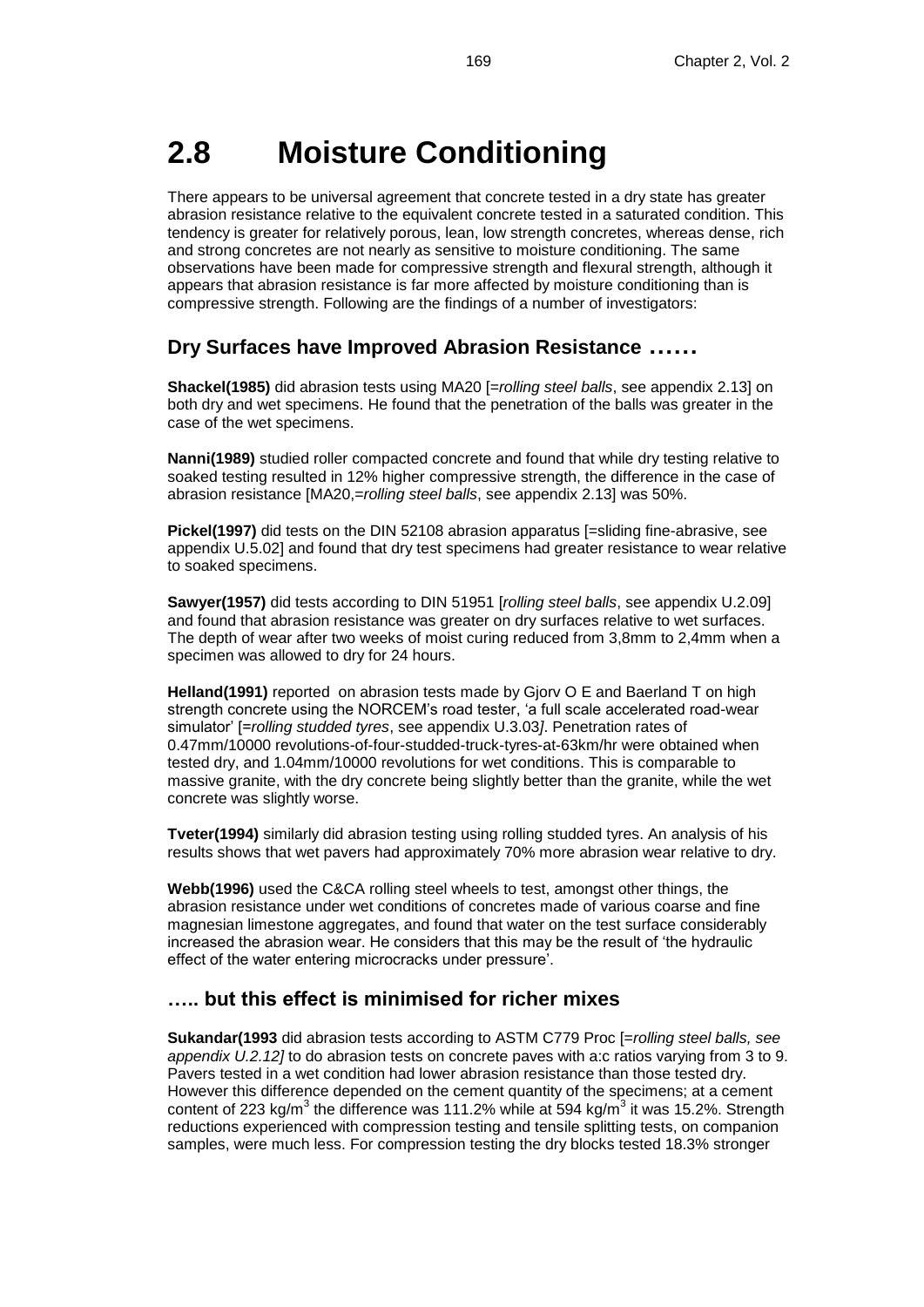than the wet blocks for the lean mix, and 5.4% stronger for the rich mix. For tensile splitting the dry blocks tested 21.8% stronger for the lean mix and 1.5% stronger for the rich mix.

Sukandar refers to the literature and offers three possible explanations to explain why blocks tested wet have lower strength:

- 1. Mills(1960) suggests that the loss in strength due to wetting of a compression test specimen is caused by dilation of the cement gel by absorbed water: the forces of cohesion of solid particles are then decreased.
- 2. Powers(1959) explains that beneficial effect due to the Van der Waals attraction forces between water molecules and solid matter, which contributes to the total cohesive force, is overcome by the weakening effect due to swelling.
- 3. Neville(1981) states that the change in structure of the C-S-H (calcium silicate hydrate), on drying, is the reason for the higher strength of the dry specimen.

**Komonen(1998)** did abrasion tests on concrete pavers using *rolling studded tyres [see appendix U.3.05]*, and found that the rate of abrasion of wet pavers was substantially greater than when they were tested dry. However, the mixes with the highest flexural strengths (related to block density) were insensitive to testing condition at greater depths where the strongly bonded course aggregate afforded a measure of protection from the studs.

**Gjorv(1990)** found that the abrasion wear (rolling studded tyres, see appendix U.3.3.03) in high strength concretes between 50MPa and 100MPa was substantially less for the dry testing condition relative to the wet condition. However, at strengths of 150MPa this difference was much reduced, and that at this level abrasion wear in the wet or dry concrete matched that of massive granite.

#### **Discussion and Conclusion**

The findings of the various investigators may be summarised as follows:

1. *Dry concrete has a higher abrasion resistance relative to wet concrete*.

Sukandar offered three explanations, but has not considered the effect of change in pore pressure. An applied load on the surface of concrete, say a ball rolling on the surface under load, will compress the surface structure, thus creating hydraulic pressures in the pores/capillaries if they are saturated. These increased hydraulic pressures have an expansive/rupturing effect on the surrounding/confining gel structure. Clearly the degree of capillary saturation in dry specimens would be substantially less, leading to less rupturing in the gel structure from hydraulic effects and hence improved abrasion resistance. Webb(1996) quoted earlier seems to support this view.

*2. Abrasion resistance is more sensitive to moisture conditioning than is compressive strength*

It is well known that compression test results are negatively affected by a rapid rate of loading, and this aspect is therefore carefully controlled in specifications. The fact that abrasion resistance appears to be more sensitive to these hydraulic affects may be related to a substantially increased rate and intensity of loading, in the immediate zone of the abrasive load. Accordingly, in abrasion tests where the loading is very fast, there simply is insufficient time for high localised hydraulic pressures to dissipate. Logically therefore these effects will lead to accelerated deterioration if repeated many times, and this is often the case. For example, Sukandar's tests involving a number of ball bearings moving along a circumferential track for a few thousand revolutions. (see appendix U.2.12)

3. Dense/binder-rich concrete is not nearly as sensitive to moisture conditioning relative to porous/binder-lean concrete.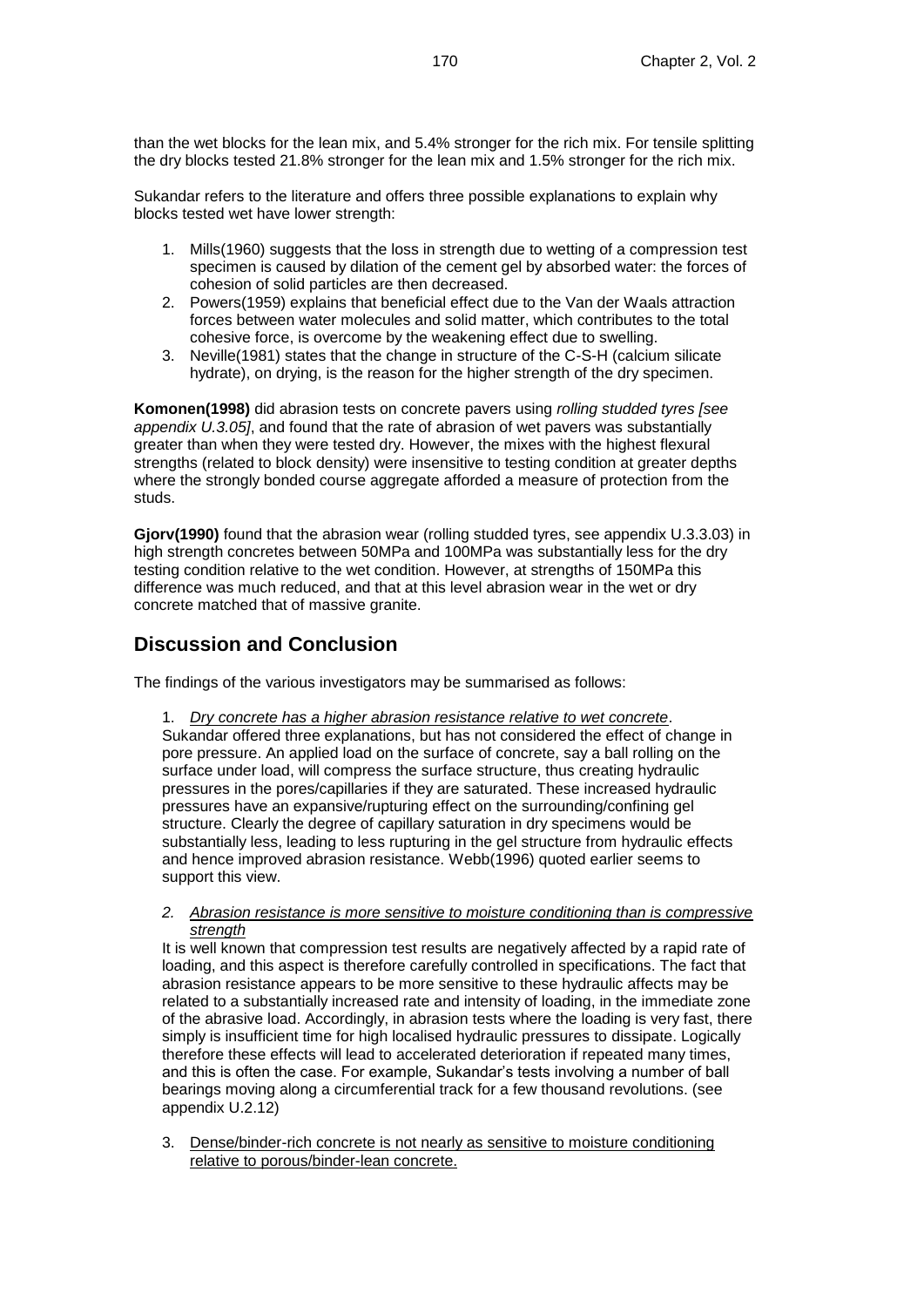Binder rich concretes are far less sensitive to the moisture content in the capillaries and pores because they have a far more refined pore structure, combined with a higher proportion of gel and dense CSH structures within that gel. The analogy of stresses in the wall of a pipe is useful here. The smaller the diameter of the pipe, and the thicker its wall, the smaller the induced stresses in the wall for any given rise in pressure. Thus a refined pore structure translates into smaller rupturing forces, which are better contained by thicker/denser surrounding CSH structures.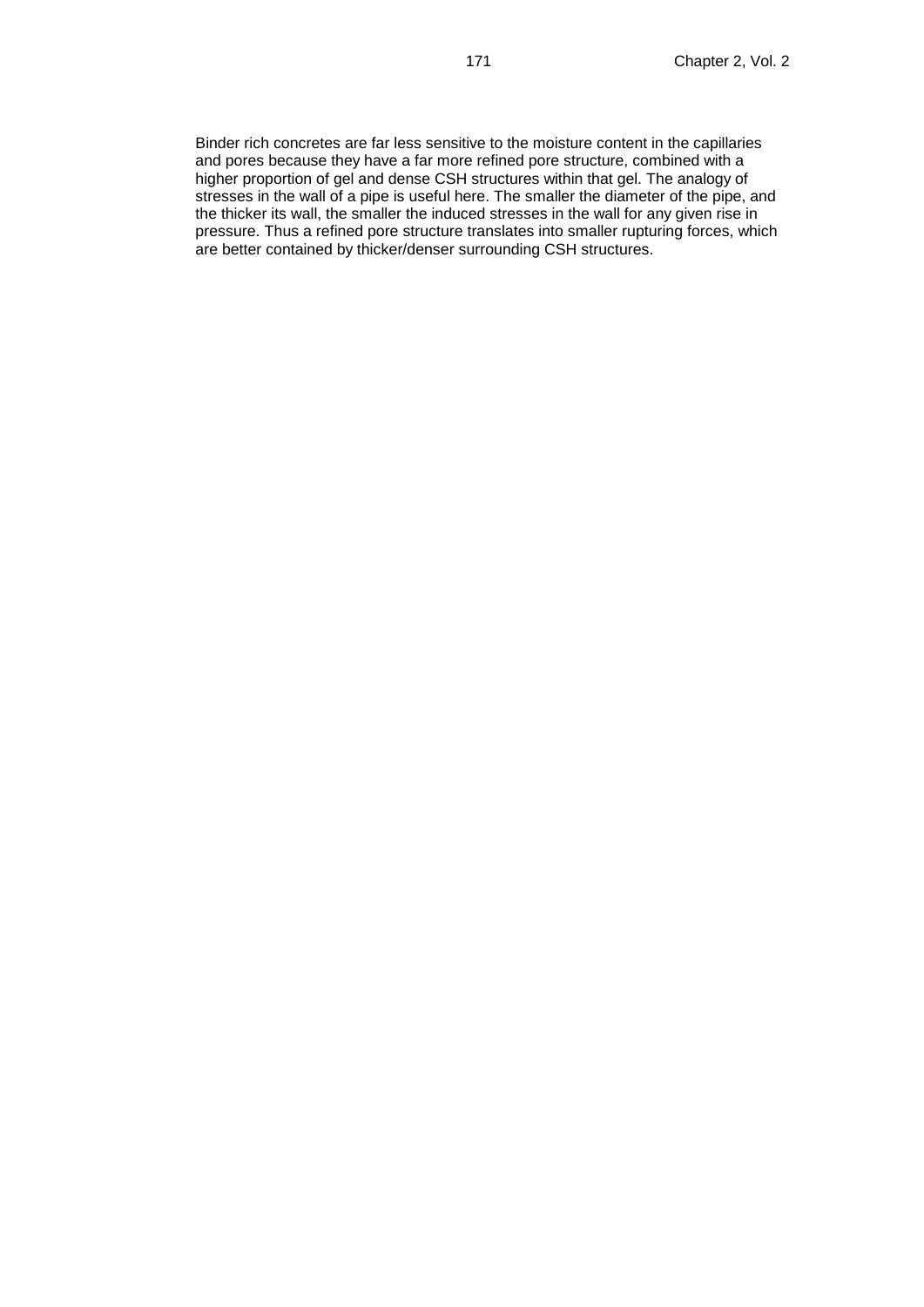## **2.9 Surface Cracks**

A detailed discussion of *all* the various types of cracks that occur in concrete, and their effect on abrasion wear is beyond the scope of this investigation. This section is therefore included merely to give the reader some awareness of the many different types of cracks and to show 'abrasion wear cracks' in the context of a 'family tree of cracks in concrete', as illustrated in figure 2.10.

Virtually all the cracks mentioned in figure 2.10 also occur at the surface, and indeed in many cases they are at their worst at the surface (e.g. drying shrinkage cracks, crazing, freeze/thaw etc.).

Cracks represent breaks across which tensile stresses cannot be transmitted. They therefore necessitate the distribution or redistribution of the load elsewhere, thereby increasing the stress on other components of the structure, and increasing the likelihood of failure there.

An abrasive load that applies a very concentrated though localised compressive or shear stress to an existing crack showing at the surface, may therefore result in further cracking or spalling. Therefore abrasion wear in surfaces that already have surface cracks will occur at an increased rate.

On the other hand 'abrasion wear cracks' may occur as new cracks on previously uncracked surfaces. They are classified in figure 2.10 as Hertzian cone cracks, lateral cracks, and axial cracks. They occur when an abrasive load applies excessive localised compression and/or shear forces to the face of the concrete. However they are even present in the mildest forms of attrition. In this event, these cracks (in a very diminutive form) are responsible for limited crushing and shearing at perhaps just a few surface asperities.

The various wear mechanisms relating to abrasion wear, including 'abrasion wear cracks', are discussed in some detail in chapter three and four.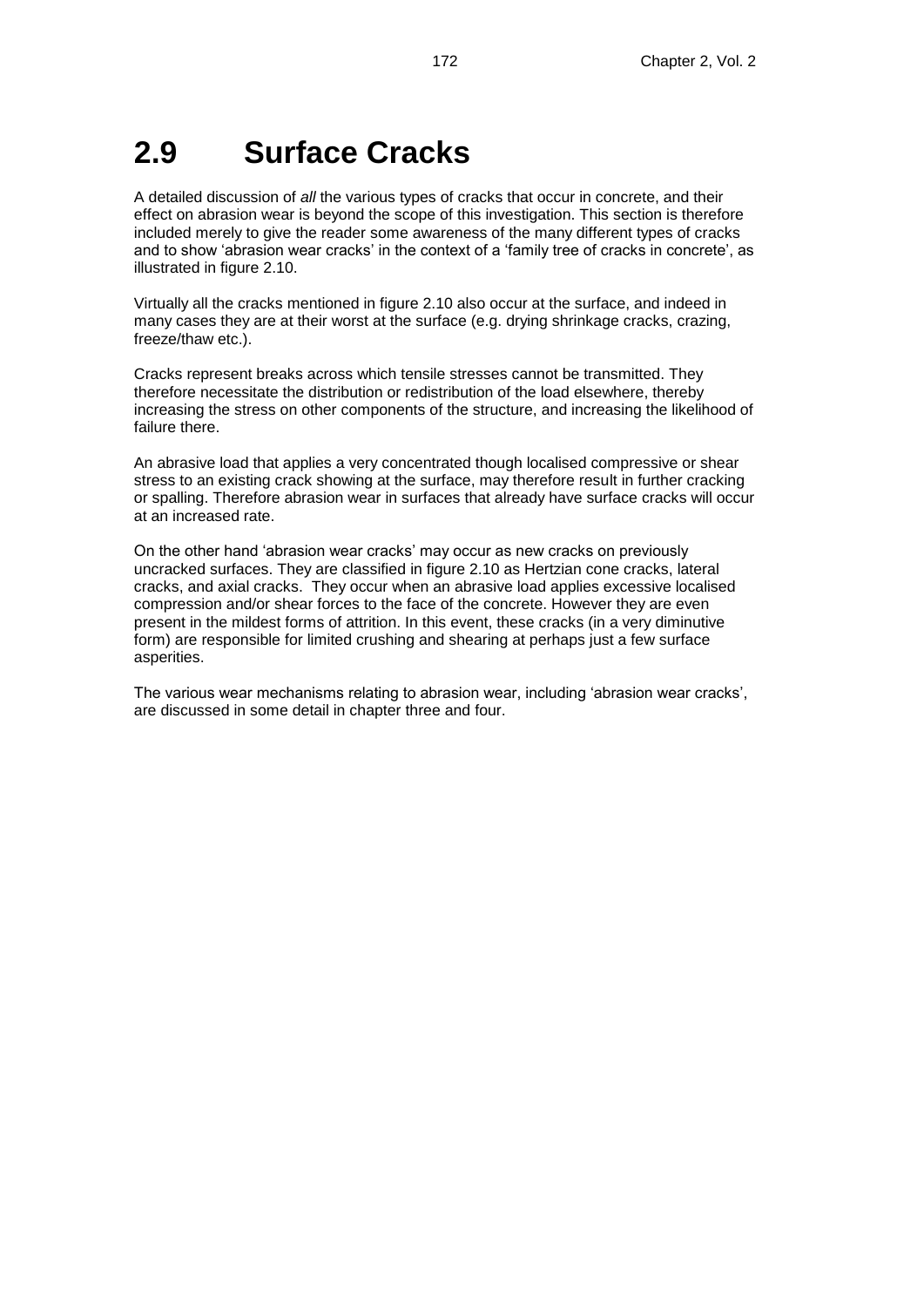

\* these cracks are discussed in chapter 3 of volume 2

**Figure 2.10** Family tree of cracks in concrete, showing where cracks related to abrasion wear fit in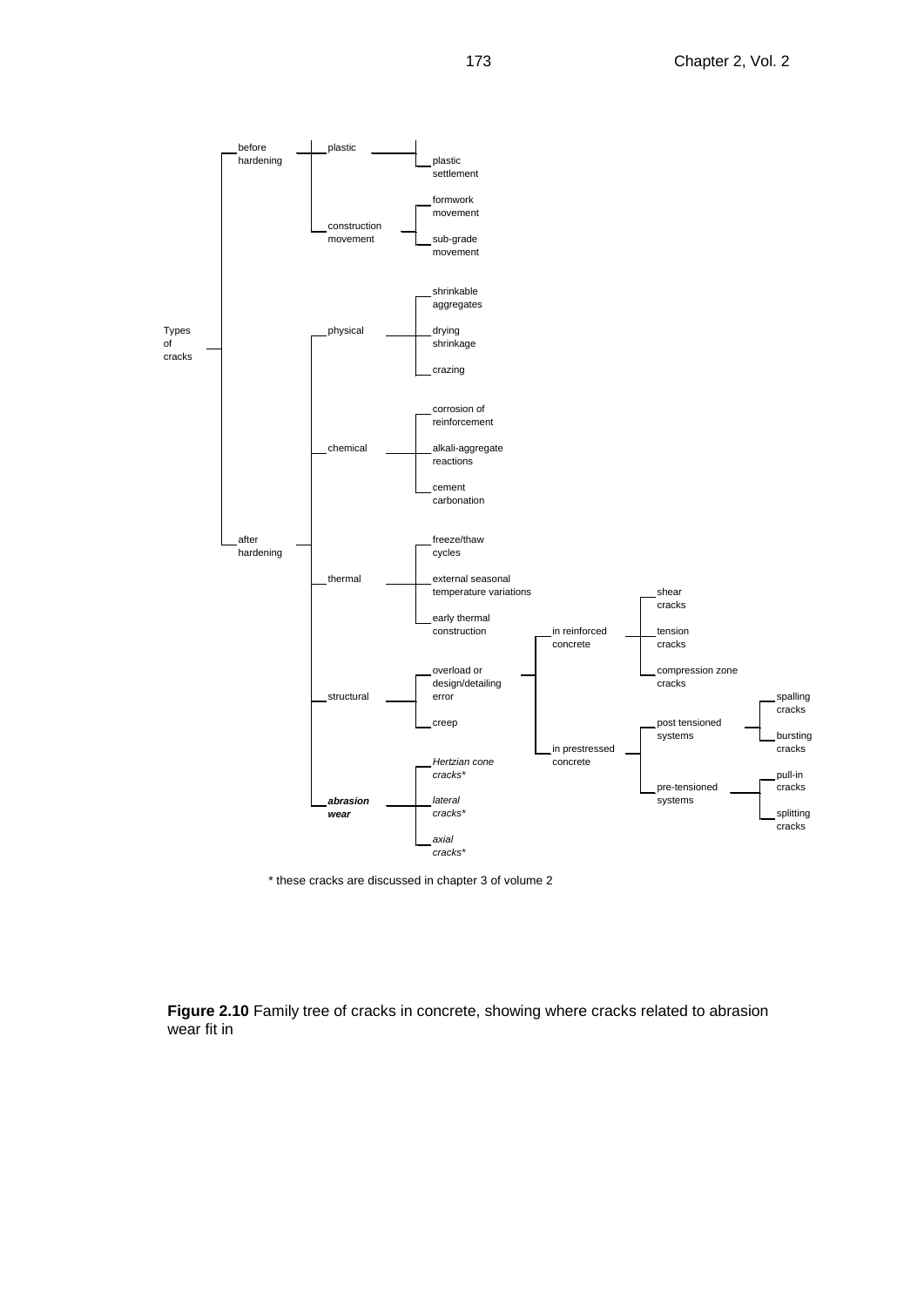# **2.10 Temperature**

The only person who seems to have investigated the effect of temperature on the abrasion resistance of concrete is Horiguchi(1995). It is nevertheless possible to make some further predictions, based on numerous investigations [Khoury(1992) has a bibliography of 60 authors] into structural concrete's performance in high temperatures. (This requires the assumption that there is a relationship between abrasion resistance and compressive strength).

### **2.10.1 Low Temperatures**

The abrasion resistance of concrete at low sub-zero temperatures is significantly greater than that of concrete at ordinary temperatures.

**Horiguchi(1995)** showed a very distinct increase in the 'surface fatigue wear' (*impacting steel balls* in liquid, see appendix 2.06) of cement paste between -25<sup>o</sup>C and 0<sup>o</sup>C. (In other words paste is substantially more abrasion resistant below 25° C). On the other hand increasing the temperature further between 0 and  $85^{\circ}$ C resulted in no change in the rate of wear.

In other words, above freezing point the abrasion resistance of paste may be considered to be constant, for most normal uses. This is the essential situation in South Africa. Seldom does the temperature drop below zero, and only in very special industrial applications associated with handling hot materials, will it rise above 85° C.

### **2.10.2 High temperatures**

Figure 2.11 indicates that when a concrete slab is exposed to intense heat such as may occur in an industrial fire, the temperature of the concrete at a depth of 5mm will reach 600 degrees centigrade within half an hour (and clearly the surface concrete will be substantially hotter). This applies to a 'dense concrete'. It appears that, in its hydraulic state of binding, the upper critical limit of Portland cement concrete is about 600°C. This would be for a concrete ideally designed for resisting heat, with aggregate that is thermally stable at high temperatures, and that produces a strong temperature bond with the cement paste. The cement paste should also have certain characteristics, such as a low C/S ratio and low calcium hydroxide content. Commonly used concretes, where aggregate and paste do not have these special attributes start losing considerable strength at temperatures as low as 300°C

[Khoury(1992)].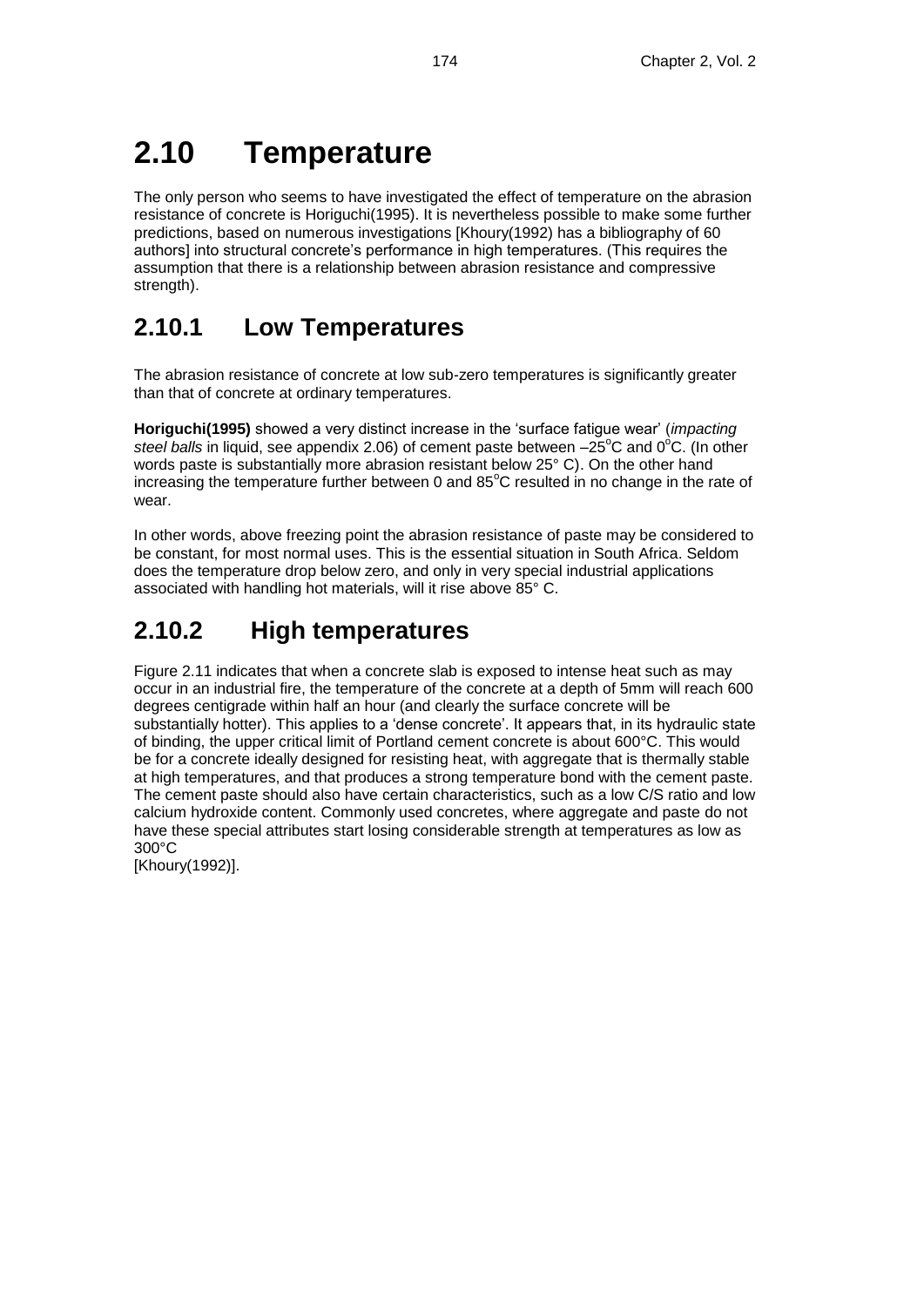

**Figure 2.11** Temperature distribution in a concrete slab for dense concrete [ISE(1978)]

**Conclusion:** Given the above considerations, and that generally materials for concretes are not carefully selected for their fire resistance properties, and that the abrasion surface may be considered to be the top mm where exposure to high temperatures will be extreme, it seems reasonable to say that a serious fire, even if it lasts just half an hour, will significantly weaken the surface and substantially reduce abrasion resistance.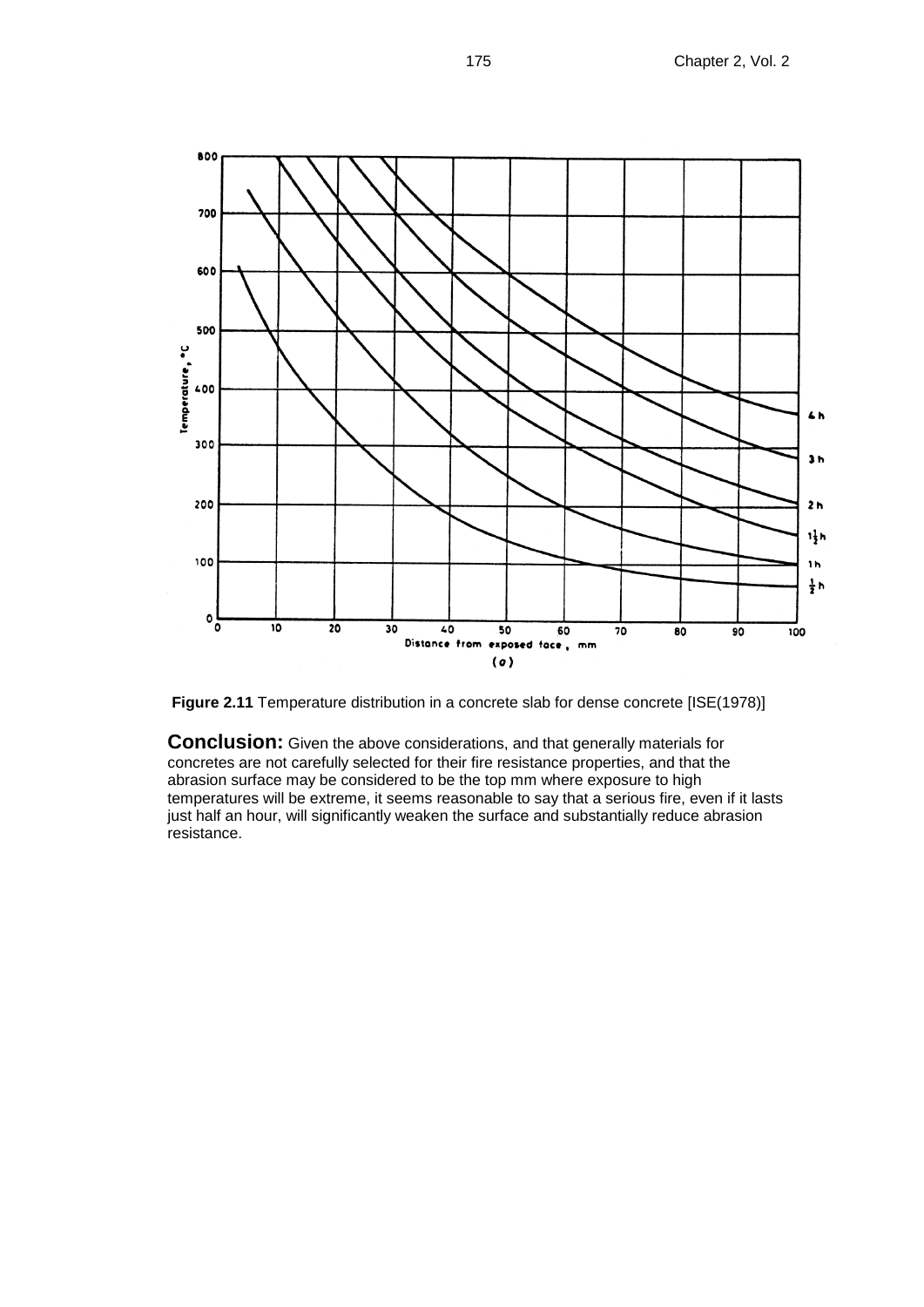## **2.11 Influence of Test Method**

Many investigators have commented on the effect that the test method has on 'abrasion resistance'. For example:

**Alexander(1984)** considers that the 'most difficult part of an abrasion test is the correct interpretation of the results'. As an example he cites Smith(1958) who found that limestone was abraded more rapidly by the crushing effects of *steel balls* compared to harder aggregates, whereas it abraded slower than the harder aggregates when subjected to the relatively light impinging effects of the *shot-blast* test. The softer limestone seems to be more resilient and is more capable of absorbing and dissipating the relatively light attack of the No 20 broken steel shot'.

**Hilsdorf(1995)** concluded that correlations between abrasion resistance and compressive strength are markedly influenced by the type of abrasive action or the test method employed.

**Smith(1958)** investigated the influence of various coarse and fine aggregates on the abrasion resistance of the corresponding concretes using three abrasion tests (rolling steel balls, impacting fine-abrasive , rolling dressing wheels). While showing the same general trend, the three tests had distinctly different wear (grams) vs compressive strength (MPa) characteristics. The degree to which the data correlated with a best fit curve also differed widely for the different abrasion tests.

From the above it is clear that an abrasion test should be carefully selected according to its ability to correctly assess the abrasion resistance for a given application. This has been confirmed over and over in the preceding sections of this chapter, where seemingly contradictory results can often be explained by the pecularities of the different test methods.

In recognition of the effect that an abrasion test has on the corresponding 'abrasion resistance', a full chapter, chapter 4, is devoted to the characteristics of the various abrasion tests, and these characteristics are comprehensively catalogued in appendix U.

The tests are grouped together according to the abrading medium applicable to each grouping. Included is a description of the test and a sketch/photograph (see appendix U).

Specifically chapter 4 considers the various abrasive actions are considered, as well as the severity of those actions. These two criteria form the basis of an abrasion code, giving the reader has an immediate appreciation of the wear characteristics of the test. In this way the code assists with the correct selection of an abrasion test for a given application, although other criteria must also be considered in this process, such as the limitations and weaknesses of the different tests.

Suffice it here to say that the correct selection of an abrasion test may profoundly 'influence' the abrasion resistance.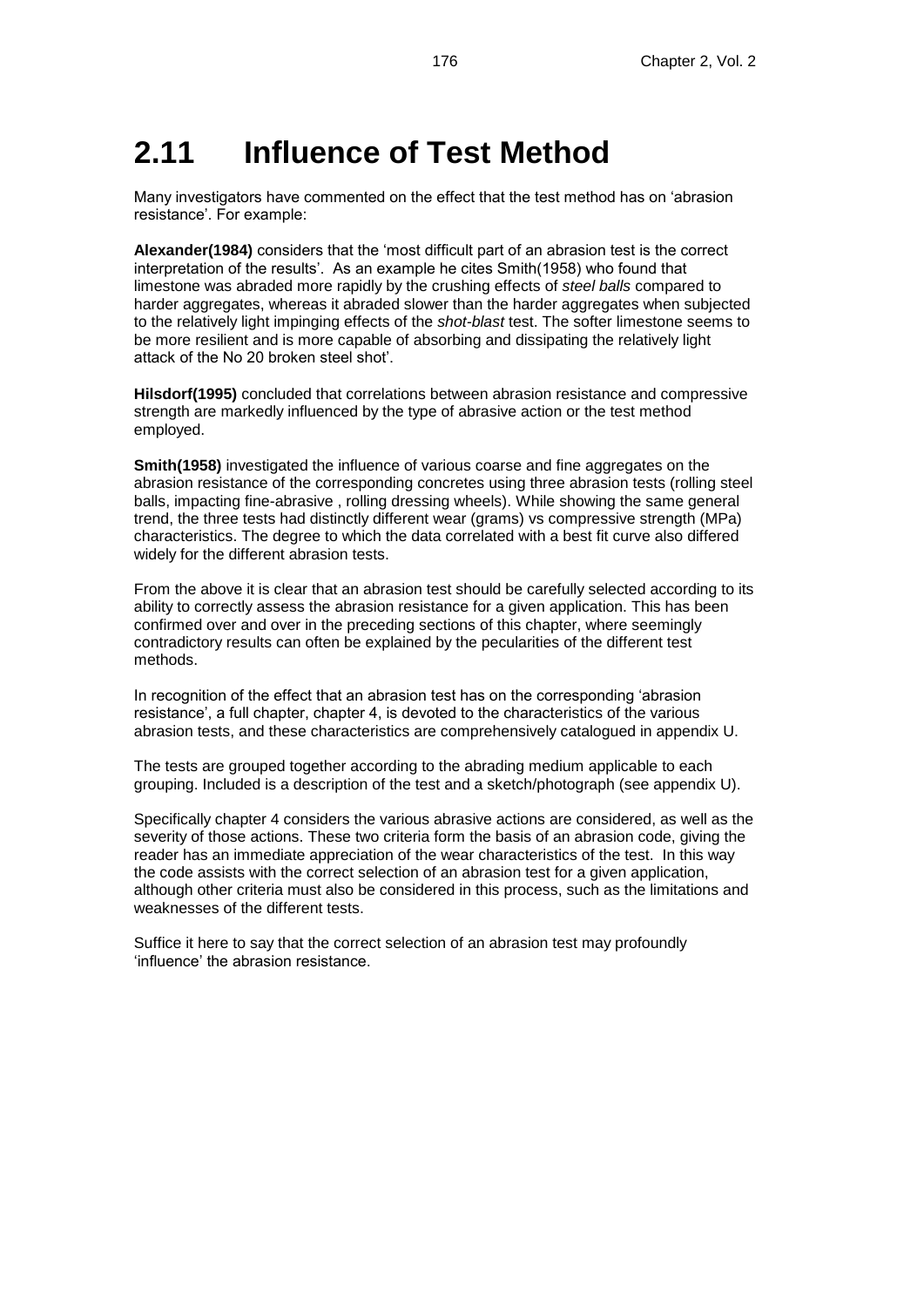## **2.12 Conclusion**

In the introduction to this chapter, it was stated that 'The purpose of this chapter is to consider the factors affecting the abrasion resistance of concrete floors and concrete paving'. This has been done by *reviewing the literature* on abrasion resistance, *analysing the various viewpoints* presented by the many authors (sometimes conflicting), *synthesising and formulating theory* from the various extracts where applicable, relating personal experience where appropriate, and considering how it all relates to generally accepted *principles of concrete technology'.*

The extent that these objectives were achieved is now considered.

The '*review of the literature'* may be described as very comprehensive. It may be the most comprehensive survey of abrasion resistance in concrete ever undertaken. Over 300 publications have been cited, dating from 1920 (Crepps) through 2000 (Ramezanianpour).

The subject matter of each author was dissected into various segments, which were posted to relevant headings, as indicated in the wiring diagram (figure 2.2). By grouping together in this way like statements made by the different authors, it was possible to establish and '*analyse the various viewpoints'*, including those that were contradictory.

By introducing a number of concepts such as 'hard' and 'soft' concrete, 'surface' and 'core' concrete, 'deep' and 'shallow' wear, 'mild' and 'severe' abrasion, it was often possible to reconcile the positions that initially seemed contradictory. This was also achieved by considering differences in the concrete, i.e. paste, aggregate, aggregate/paste bond, etc. Finally, conflicting views could also be shown to stem from differences in abrasive actions. The discussions around these topics inevitably often led to '*synthesising and formulating of theory '.* 

The wiring diagram shows how the various materials and processes that relate to abrasion resistance are inter-related. The associated text, consisting of the findings of the various investigators, together with comments and arguments by the writer, goes beyond merely illustrating the factors that affect abrasion resistance, indeed the related *'principles of concrete technology'* are also presented*.*

A simple philosophy arises out of the information presented in this chapter.

### **2.12.1 Simple Philosophy of Abrasion Resistance**

The abrasion resistance of concrete is primarily a function of two characteristics, its *hardness*, and the strength of the *paste/aggregate bond*.

The hardness of concrete is a function of the:

- (a) hardness of the aggregate = f ( aggregate type including special 'dry-shake' aggregates)
- (b) hardness of the paste = f (w/b, % air, binder type, curing, liquid surface treatments, finishing techniques, weathering, moisture condition)
- (c) resultant hardness of the concrete = f (relative proportions of aggregate and paste, degree of impact in abrasive action)

(In certain situations where abrasive loads have a substantial impact aspect, some hardness should be sacrifices in favour of toughness – this is fully explained in chapter 3).